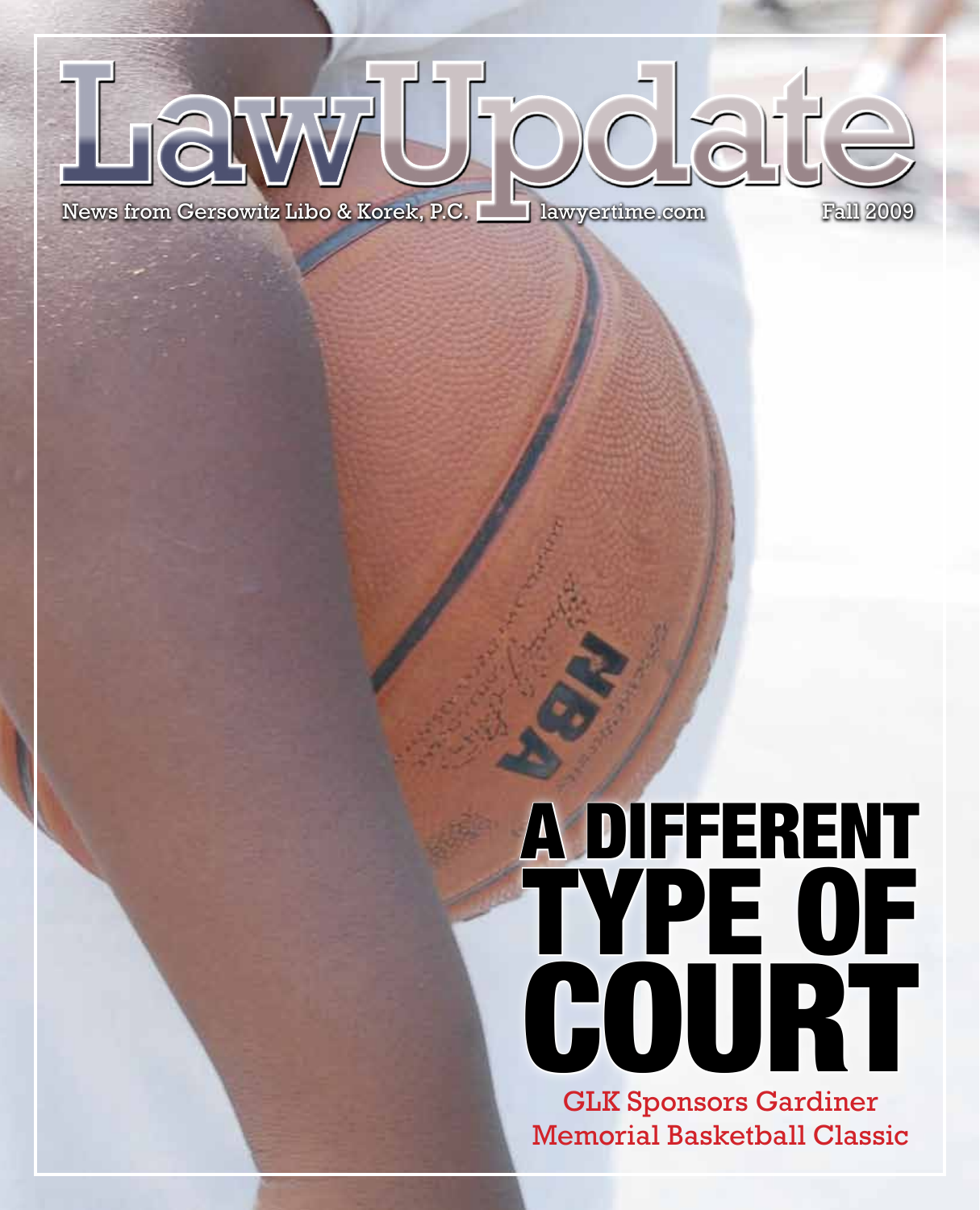

News from Gersowitz Libo & Korek, P.C.

## IN THIS ISSUE { Fall 2009 }

- 3 Of Note
- 4 Wal-Mart Update
- 5 Terrible Tape A Nightmare of Pain

#### 6 **cover story** A Different Kind of Court Lawyers Shooting Hoops

- 8 Traumatic Brain Injury
- 9 Our Winning Team
- 10 Exceptional Case GLK's Michael Fruhling Featured in New York Magazine
- 11 Settlements & Verdicts

*LawUpdate* is a publication of Gersowitz Libo & Korek, P.C. of New York, NY.

**Edited by** Eugene C. Trager & Jennifer Fink



#### GERSOWITZ LIBO & KOREK, P.C.

ATTORNEYS AT LAV ATTORNEYS AT LAW<br>III BROADWAY - I2TH FLOOR<br>NEW YORK, NY 10006

157 ENGLE STREET

TEL: (212) 385-4410 \* FAX: (212) 385-4417

Dear Readers,

You may be surprised to find our second edition of the newly redesigne<sup>d</sup> LawUpdate features <sup>a</sup> cover story on basketball. For <sup>25</sup> years, Gersowitz Libo & Korek, P.C. has been dedicated to providing our clients, friends and peers with up-to-date information about our firm and the issues facing the legal community and this edition of LawUpdate is no different. With that said, par<sup>t</sup> of understanding the work our firm does in the courtroom, is knowing the work we do outside of the courtroom and this summer our entire firm took part in a tremendous community event in the Bronx by sponsoring The 4<sup>th</sup> Annual Gardiner Memorial Basketball Classic.

The tournament was in suppor<sup>t</sup> of the Gardiner Foundation, an organization that does some amazing work in the community for families who are coping with the pain and anguish of losing loved ones. You can learn more about the tournament, the foundation, the work they do, and our involvement with this amazing event in the pages to come. You will also find the newest news on our partners and our firms' involvement in the legal community in the "News Brief" section, along with the traditional articles that have been

<sup>a</sup> staple since we first began publishing LawUpdate.

As always, we see this publication as an opportunity to reach out to the extended Gersowitz Libo, & Korek, P.C. community and welcome any responses, comments, or suggestions to help us better serve you.

> Sincerely, Gersowitz Libo & Korek, P.C.

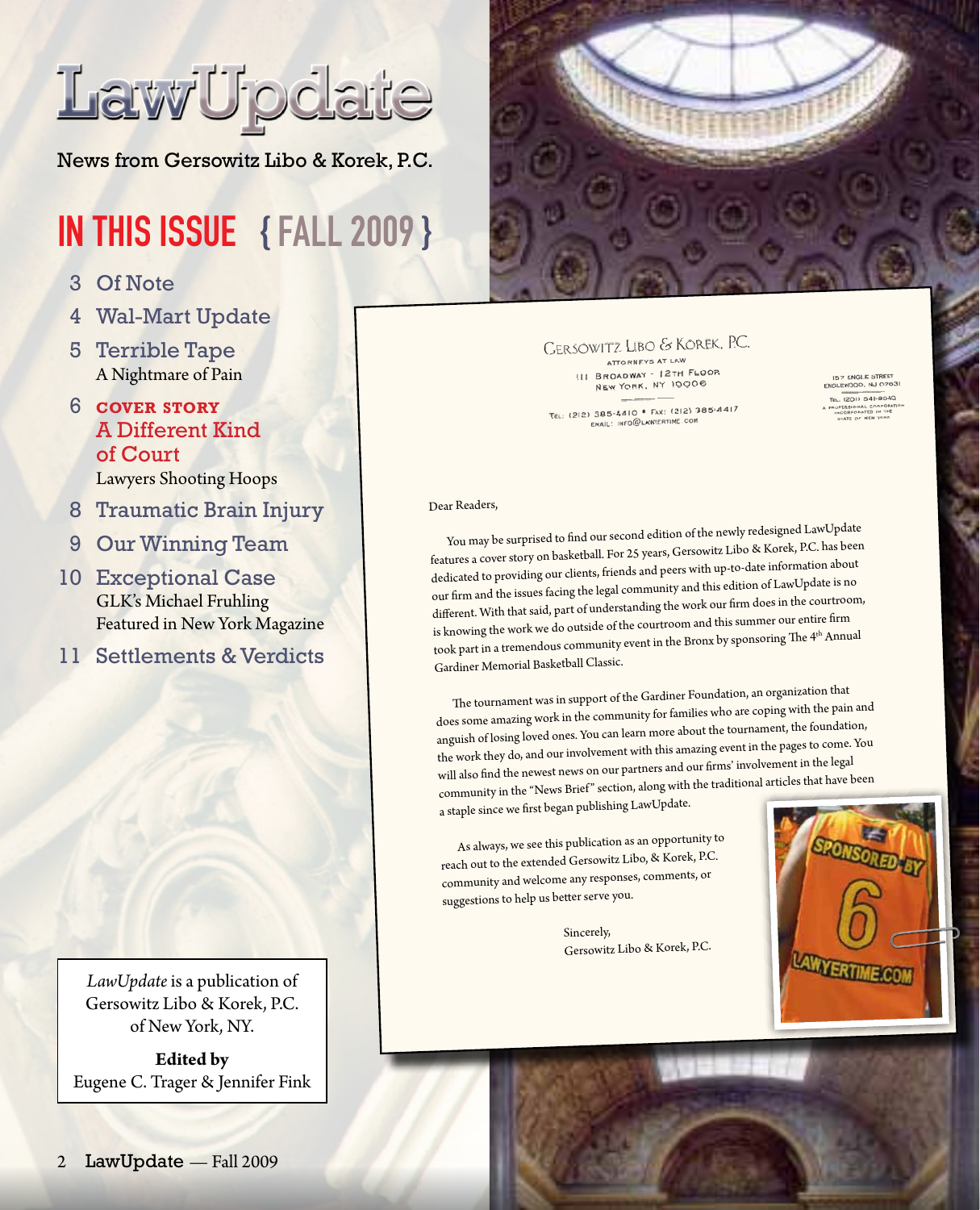# OF NOTE

### GLK Featured in New York Magazine 2009

Gersowitz Libo & Korek, P.C. was featured in New York Magazine in the 2009 Personal Injury Litigator's Edition presented by the New York Law Journal.



### New York Super Lawyers 2009



Gersowitz Libo & Korek, P.C. is proud to announce that Andrew L. Libo and Jeff S. Korek were named by Super Lawyers magazine as two of the top lawyers in the New York metro area. A publication of the journal Law & Politics, Super Lawyers conducts a rigorous analysis of lawyers across the country to find the best lawyers based on peer review, published articles and many other criteria.

# **HAVE** Questions?

#### **Lawyertime.com**



You can learn more about Gersowitz Libo & Korek, P.C. at: http://www.lawyertime.com.

Contact us at info@lawyertime.com with questions or concerns.

*Nuestra pagina de internet está ahora disponible en español, por favor visítenos.*

*"One needs to be slow to form convictions, but once formed they must be defended against the heaviest odds."*

**Mahatma Gandhi**

*"Our lives begin to end the day we become silent about things that matter."* **Martin Luther King, Jr.**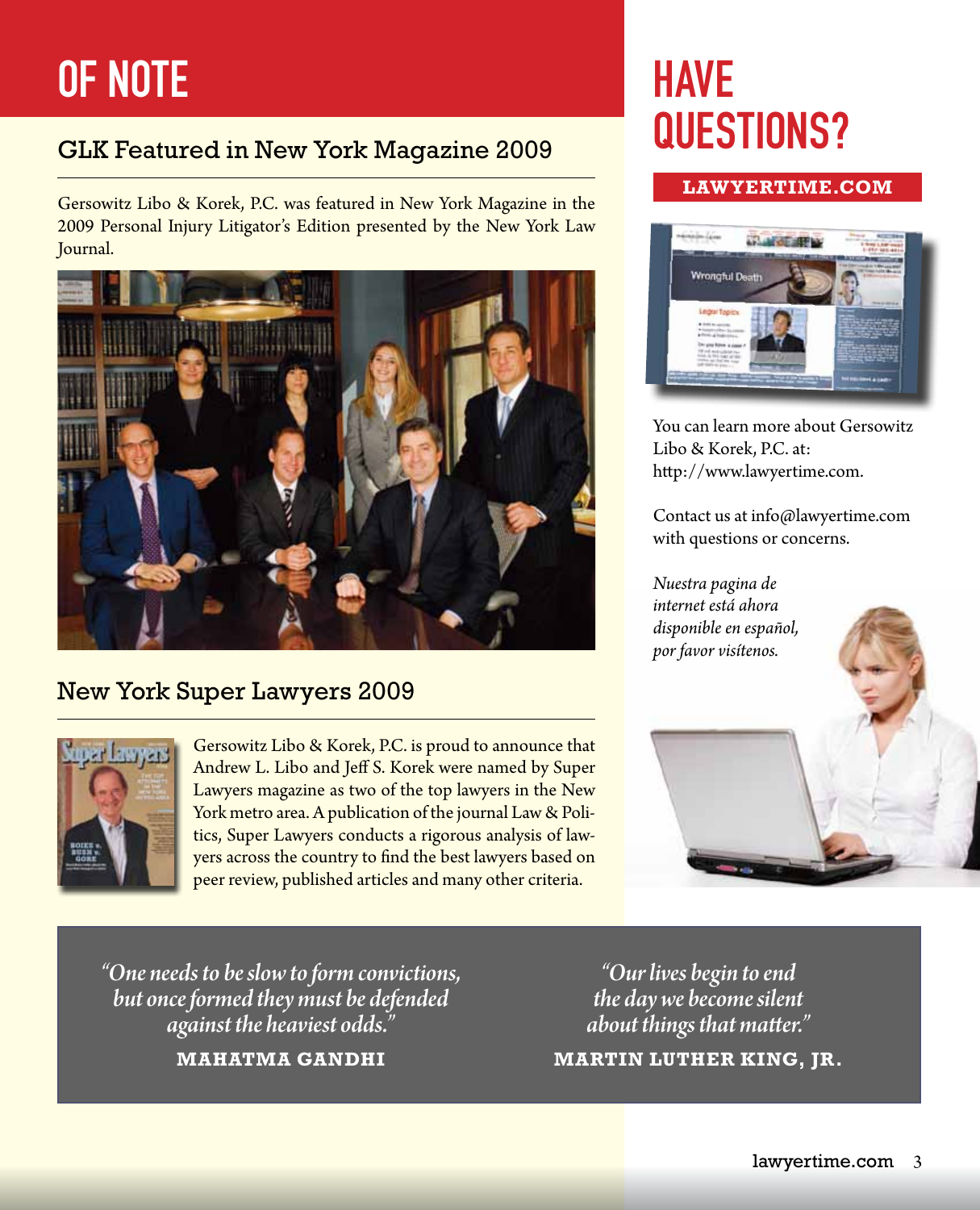

# Terror On Long Island part II

#### **GLK UPDATE**

In our last edition of LawUpdate we<br>brought you the story of Jdimytai **L** brought you the story of Jdimytai Damour, a Wal-Mart employee who was trampled by a horde of shoppers at a Wal-Mart in Valley Stream on the day after Thanksgiving 2008.

Jdimytai was hired as a temporary maintenance worker at the Wal-Mart at the Green Acres Mall during the holiday season. On the morning of November 28, 2008, Jdimytai was

pulled away from his duties in order to control the crowd that had gathered for the store's black Friday sales. Upon opening the doors to the store at 5 a.m., the crowd of eager shoppers began to force their way into the store. Jdimytai, alone facing the mob, fell to the ground and was trampled to death while trying to protect a woman who was 8 months pregnant from the crush of the crowd.

This tragic incident was the result of Wal-Mart's inadequate security

measures and safety protocols, coupled with their lack of regard for Jdimytai's inexperience in dealing with crowds.

 $\mathbf{W}$ <sup>e</sup> are pleased to announce that the U.S. Department of Labor Occupational Safety and Health Administration ("O.S.H.A.") issued a Citation of Violation to Wal-Mart, Inc. related to this incident at their Green Acres location, stating that "reasonable and effective crowd management principles were not implemented to prevent the hazard of asphyxiation by crowd crush." Wal-Mart was required by O.S.H.A to abate the violation.

Recently, attorney Edward H. Gersowitz of our office forwarded a copy of O.S.H.A.'s findings to the New York State Attorney General's Office to push for an investigation by the Attorney General's Office. Gersowitz Libo & Korek, P.C. has been working closely with Jdimytai's family over the past year to make sure that a tragic incident like this never happens again and continues to vigorously investigate as it prepares to file a lawsuit in this matter.



*Gersowitz Libo & Korek, P.C., is a proud sponsor of Hoops 4 Hope.* 

*Hoops 4 Hope is a not-for-profit organization that supports youth development in Zimbabwe and South Africa by working with schools, shelters, and community organizations.* 

*For more information, visit www.hoopsafrica.org.*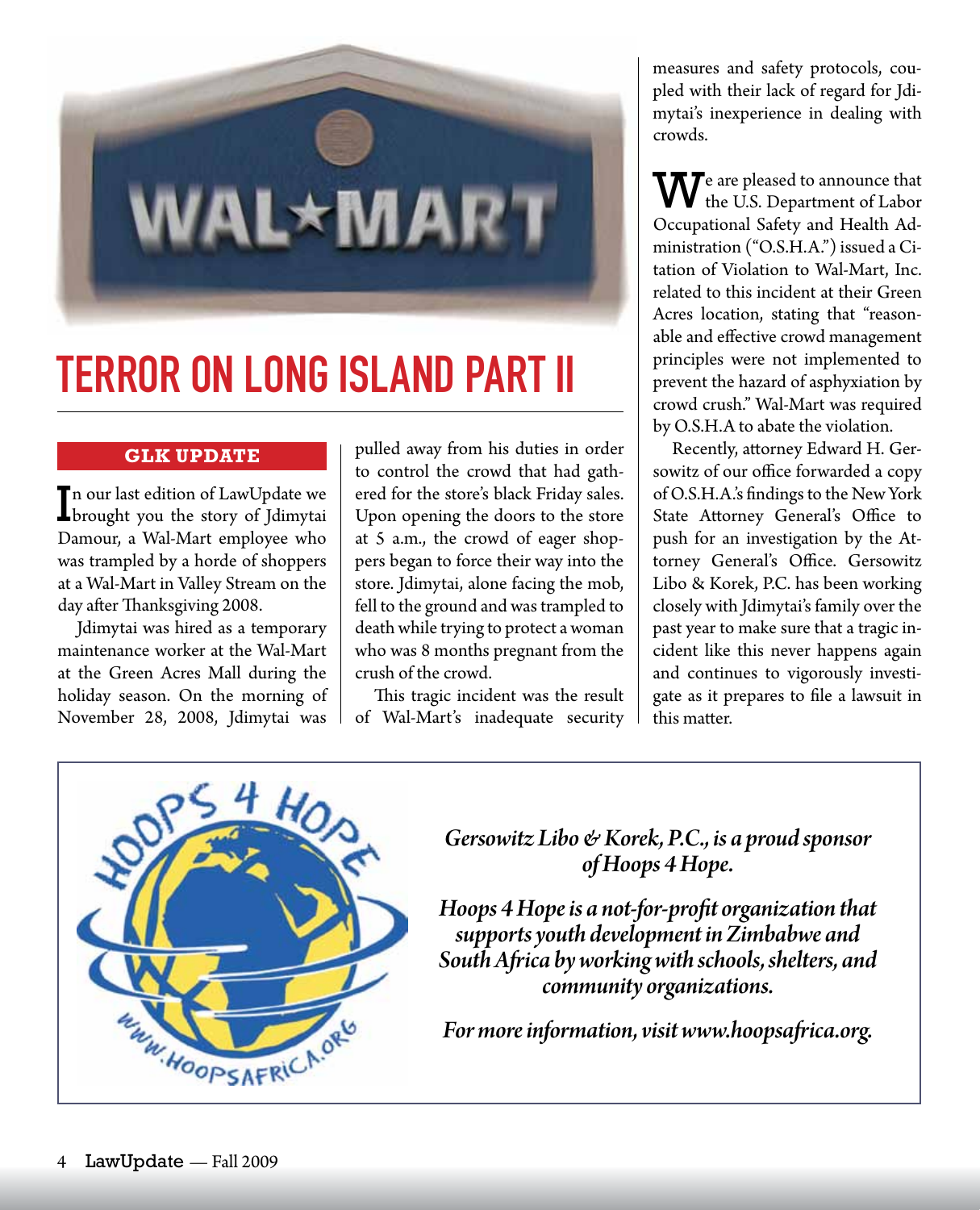

# Terrible Tape

Father of Two Turns to GLK after years of Pain

In 2002, our client, a married man<br>with two adopted children, received I with two adopted children, received news no father of two ever wishes to hear when he was diagnosed with prostate cancer at the age of 52. Although the diagnosis hit him and his family hard, there was hope that the cancer could be removed through a radical prostatectomy in which the cancer infected prostate is removed. The prostate was removed, as was the cancer, but the surgery was far from successful.

A radical prostatectomy was performed in May 2002 at a local hospital to treat our client's condition. The prostate and the cancer were removed and the doctors believed the operation to have been a success. Unfortunately, they were wrong. Although the cancer was removed, there was still a harmful element left inside our client's body that would fester into fur-



### Umbilical tape should never have been left inside his body after surgery.

ther medical problems.

The doctor and the surgical team assisting in the procedure failed to ensure that all of the equipment used during the surgery was properly accounted for before finishing the operation. As a result, they left a piece

of umbilical tape inside of our client's body at the end of the procedure. The piece of umbilical tape is a tiny, thread like piece of medical tape used to temporarily hold tissue back during a surgical procedure such as the one our client underwent. However, the tape should never have been left inside of his body after the completion of his radical prostatectomy.

The piece of umbilical tape that<br>was left inside of our client caused a host of medical problems for him. Among the issues that developed from the umbilical tape were: bladder neck contractures and strictures, urinary incontinence, urinary retention, and debilitating pain and discomfort.

Due to these problems, the man had to resort to wearing adult diapers for his urinary problems. On top of wearing adult diapers, he continued to suffer and endure the chronic pains caused by the surgical team's mistake. Furthermore, over the course of six years, he had to undergo a total of 16 separate procedures to correct his condition, one of which included the permanent placement of an artificial sphincter. The artificial sphincter is a device that was surgically implanted in his body that allows him to control his urine so that he no longer had to wear the adult diapers.

After years of anguish, 16 surgeries, and an artificial sphincter, the man turned to the medical malpractice law expertise of Gersowitz Libo & Korek, P.C. to seek justice. Jeff S. Korek handled the case, which was tried before Justice Geoffrey Wright in the Supreme Court, Bronx County in July of 2009. Thanks to the hard work of Gersowitz Libo, & Korek, P.C., the jury awarded our client \$3 million dollars for his injuries and pain and suffering.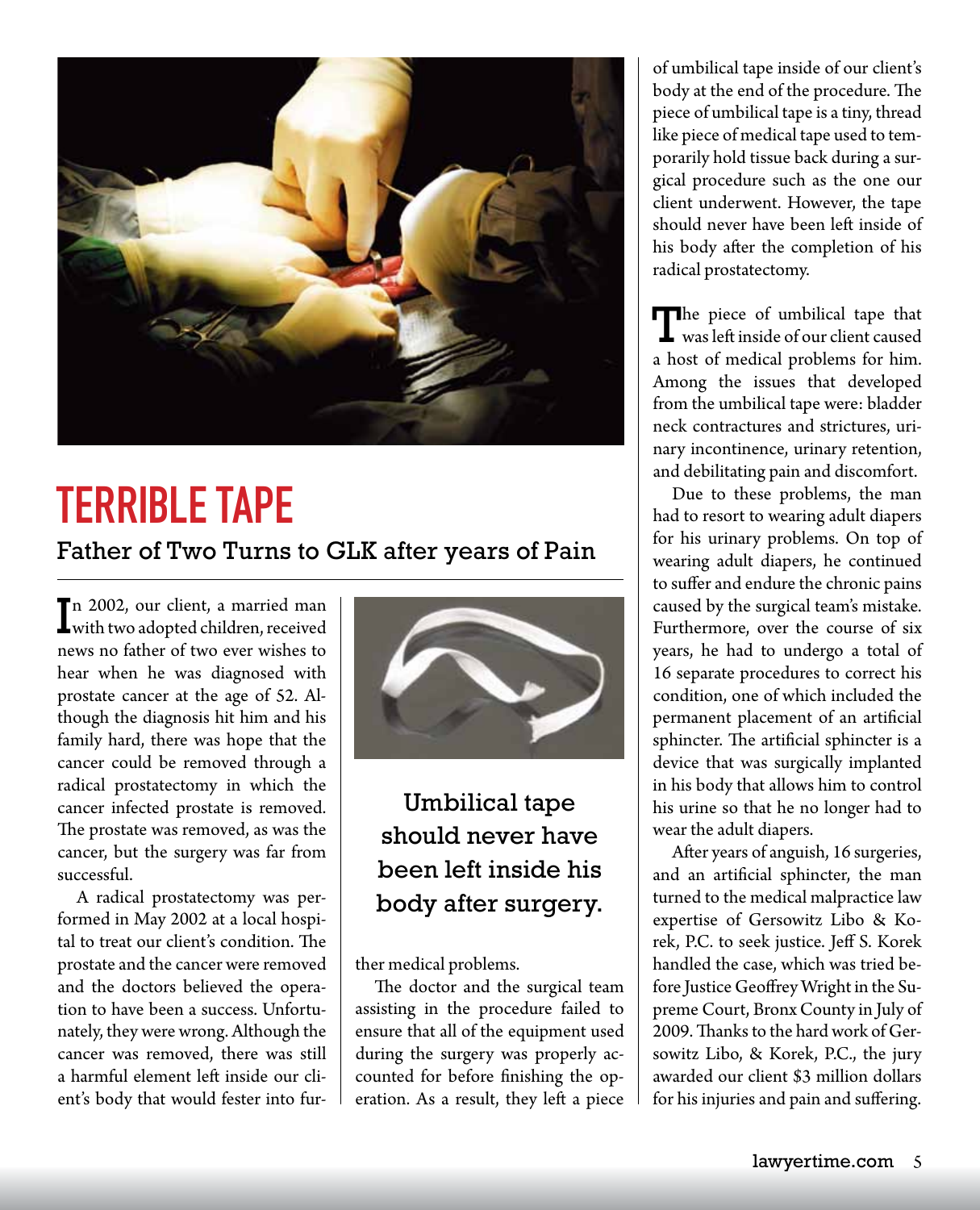# A Different Type of Court

Gersowitz Libo & Korek, P.C. Sponsor the 4th Annual Gardiner Memorial Basketball Classic

#### **Cover Story**

Gersowitz Libo & Korek, P.C. jumped onto a new kind of court this summer to support a great cause by sponsoring the 4th Annual Gardiner Memorial BasketballClassic in the Bronx. Our firms' partners, Edward H. Gersowitz, Andrew L. Libo, Jeff S. Korek, Michael A. Fruhling, and the entire office all converged on

demonstrated to Korek while playing basketball. After losing his mother and sister in 2006, Gardiner lost 5 family members and a close friend in an automobile accident on the Bronx River Parkway in July of that year. The Gardiner Memorial Basketball Classic, which began as a small community event, grew into a foundation that reaches out to families who are suffering from the loss of loved ones

family didn't just sponsor the program, nor did they simply watch as other teams tore it up on the court. Members of the firm, supported by a cast of family and friends, took to the court themselves asteamLawyertime. com. Lawyertime.com played with heart, but eventually lost to the tournament champions, Jadakiss, which featured former University of Arkansas star Kareem Reid and former NBAer Kenny "K Sat" Saterfield.

"It was truly wonderful to have so many teams come out to compete on the court and celebrate the achievements of these families in need," said Jeff S. Korek. "The Gardiner Founda-







the outdoor St. James Park with their families and hundreds of spectators for a weekend of incredible basketball action, and to award three \$1,500 scholarships to college bound students.

The tournament, which is the premier event for the Gardiner Foundation, caught the attention of Jeff Korek while playing in a Westchester basketball league with the foundations' founder Dexter Gardiner. Dexter Gardiner's story is truly one of perseverance in life, a trait he had already offering them emotional and spiritual support.

"The tournament has grown into a really special event over the last four years and we are so happy to be awarding scholarships to help these students as they enter college," Dexter Gardiner said. "Everyone always has a great time getting to know each other on and off the court, celebrating our lives while honoring those we dearly miss, and enjoying a little friendly competition."

The Gersowitz Libo & Korek, P.C.

tion does fantastic work in the community and we are honored to be a part of this year's tournament."

The scholarships were awarded during a center court ceremony that took place just before the championship game at 3:30 PM on Sunday, August 16th. Over 2000 spectators were fed lunch as Chief of Staff to Bronx Borough President Ruben Diaz Jr., Camella Pinkney-Price, offered words of encouragement to the players, spectators, and the many families in attendance who had suffered the loss of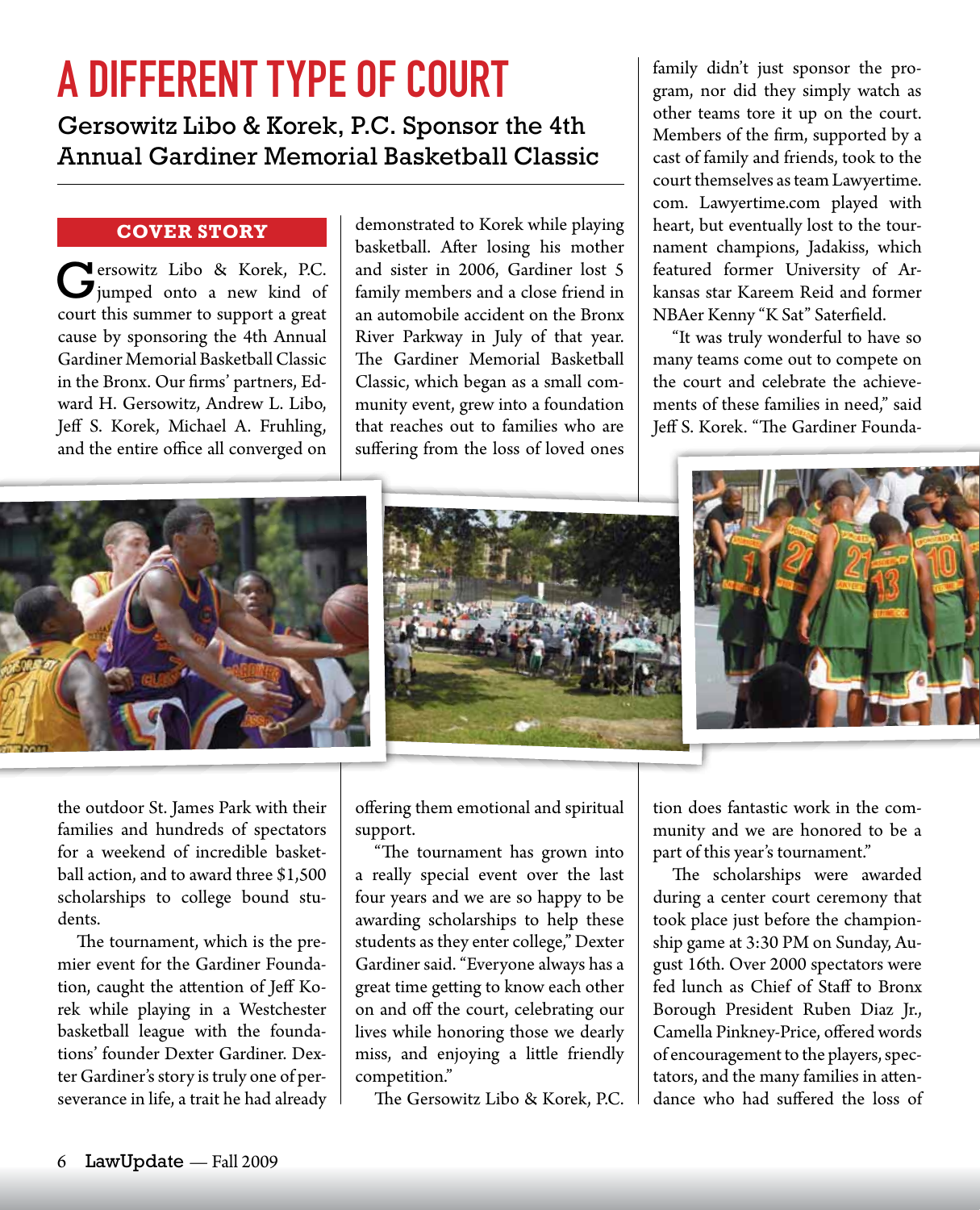loved ones recently. Also on hand to speak out in support of the Gardiner Foundation was Washington Heights Assemblyman Adriano Espaillat and City Councilman Larry Seabrook.

Durand Scott, a 19 year old graduate of Rice High School, was one of the scholarship recipients. Scott will be attending The University of Miami on a basketball scholarship this year. While at Rice High School, he led his team to a New York State Championship and was named MVP in the New York State Tournament.

Another recipient was Ashley

las Academy. He graduated in the top half of his class and will be attending Morrisville State University in the Fall of '09. He has volunteered at the first Caribbean Baptist Church where he distributed food to the needy and also worked for the Boys & Girls Harbor of New York serving food to children. Wesley will be the first in his family to attend college.

Dexter Gardiner, along with friend and event organizer Alan Farrell, also took time to hand out trophies and plaques to a number of community members in attendance. A number of youth basketball teams and players were called to the court to receive

"The Gardiner Foundation does fantastic work in the community and we are honored to be a part of this year's tournament."

— Jeff S. Korek

on some fantastic basketball competition, finds its heart in the community that comes out to support each other. In addition to the awarding of schol-



Hargrove, an 18 year old graduate of Fredrick Douglas Academy. Hargrove earned honors throughout her high school career and earned the most creative award from the Sister Empowerment Organization. She was also a member of the Future Business Leaders of America, where along with her peers, she organized fundraising events to benefit her school at the Phillips Community Development Center.

The final scholarship was awarded to Wesley Meyers. Meyers is an 18 year old graduate of Fredrick Doug-

trophies in recognition of their individual and team commitments to the value of hard work, perseverance, and sportsmanship. In an unexpected presentation, the entire Gersowitz Libo & Korek, P.C. family was recognized with a beautiful plaque in thanks for our support of the tournament. We were all touched by this wonderful gesture and the plaque will be hung with pride in our offices as a reminder of a great event and the fantastic work the Gardiner Foundation does beyond the tournament.

The tournament, although centered



arships and the crowning of a championship team, the Gardiner Foundation honored over a dozen families who are coping with the deaths of loved ones. Many members of these families gathered around center court for special recognition and to share each other's grief, while celebrating the lives of those no longer with them. At Gersowitz Libo & Korek, P.C., we are all too familiar with the pain and suffering these families deal with on a daily basis and this is an important reminder of why we fight for our clients in the court of law.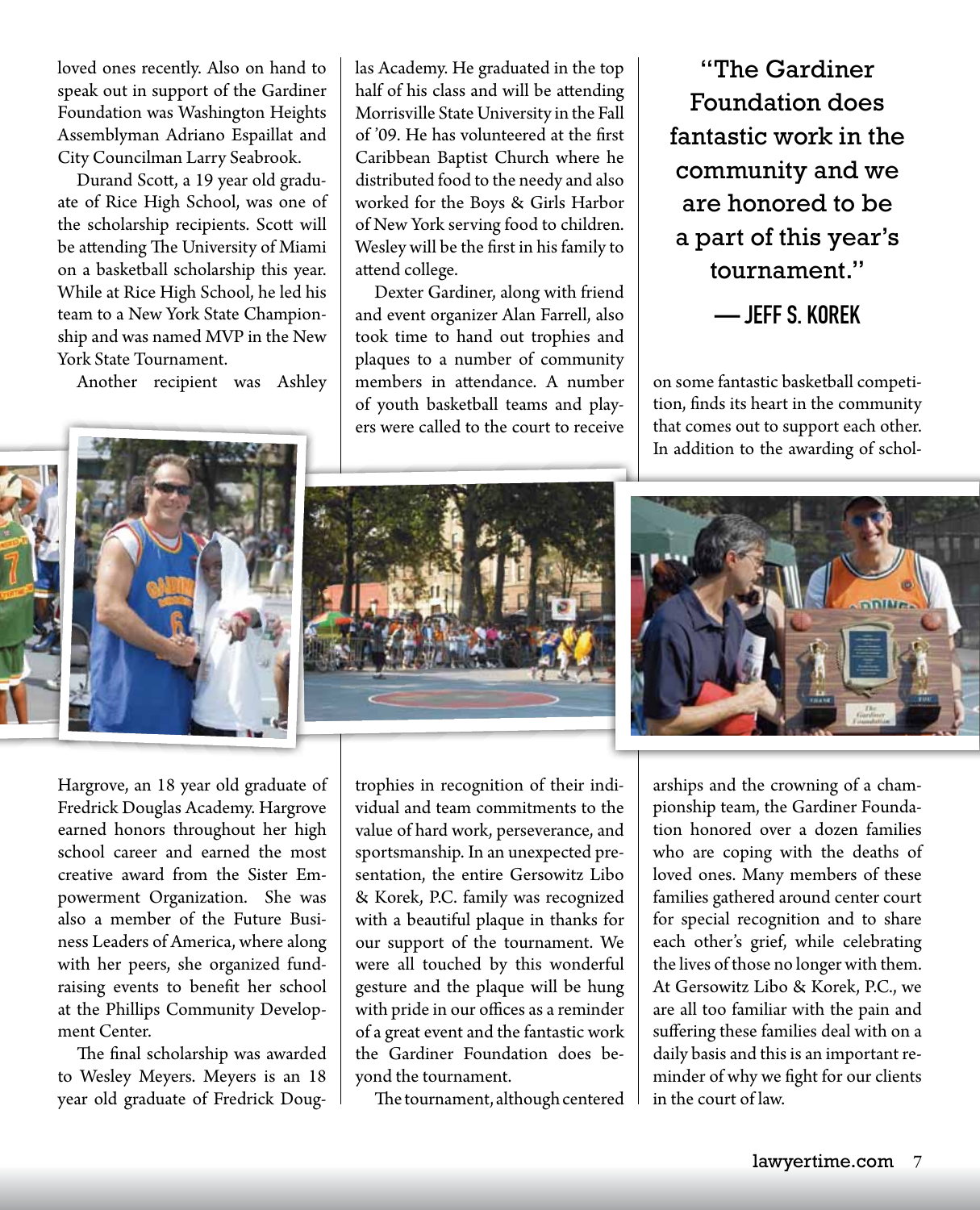# 7 Weeks, 50 Minutes of Deliberation, **\$5 MILLION VERDICT**

### Connecticut CEO suffers Mild Traumatic Brain Injury

A<sup>s</sup> the saying goes, accidents do happen. Unfortunately, when an automobile accident happens, the consequences can be life altering and far too often the person who suffers the worst repercussions is not the same person responsible for the accident.

David Goodwick, former CEO of Leverage Marketing Group of Connecticut, is one such person who had his life forever changed for the worse while riding in the backseat of a motor vehicle. As the vehicle Mr. Goodwick was travelling in went through the Lincoln Tunnel on June 4, 2003 – the vehicle he was in was hit by a tour bus causing Mr. Goodwick to suffer a closed head trauma that would lead to very serious and life altering complications.

The tour bus crashed into the vehicle carrying Mr. Goodwick from behind. Directly after the crash, Mr. Goodwick was in a dazed state according to two fellow passengers with Mr. Goodwick. As time passed over the following weeks and years, Mr. Goodwick's symptoms got worse, eventually causing him to be unable to work.

What started as a daze directly following the crash, developed into memory loss, confusion, and chronic headaches in the weeks following the crash. As the symptoms became worse, instead of better, Mr. Goodwick sought the help of a neurologist and it became clear that he suffered a mild traumatic brain injury (MTBI)



from the accident. Each year, 1.5 million Americans suffer an MTBI, resulting in 80,000 long term consequences and 50,000 deaths.

Mr. Goodwick's brain injuries resulted in a loss of important motor skills and reasoning skills which prevent him from performing the necessary activities for daily living. He was left unable to run his advertising business and manage his staff of 15 employees. As a result, Mr. Goodwick had no choice but to sell his company and give up his source of income.

Faced with the reality that he no longer possessed the necessary skills to hold a job, much less run his own company, Mr. Goodwick came to Gersowitz Libo & Korek, P.C. for help. Understanding the trauma he suffered as a result of the negligence of others, Jeff S. Korek and Stacey T. Sokol tried Mr. Goodwick's case in front of the Supreme Court of the State of New York, County of New York.

In court, Korek argued successfully on behalf of Mr. Goodwick and his family, presenting evidence that

despite years of cognitive therapy since the accident, Mr. Goodwick would never regain the essential skills lost due to the brain injury he suffered. The jury agreed and awarded Mr. Goodwick a total of \$5 million in damages for suffering the MTBI. The award was broken down into \$1million for past pain and suffering, \$1 million for past lost earnings, \$1 million for future pain and suffering, and \$2 million for future lost earnings.

N<sup>o</sup> one should ever be faced with a life of pain and the inability to participate in fundamental daily activities because of the negative actions of another person. Mr. Goodwick was severely injured because of the carelessness of another, resulting in an automobile accident that never should have happened. Gersowitz Libo, & Korek, P.C. are thankful we were able to ease some of Mr. Goodwick's pain with a victory in court.

*This article has been published with the express written consent of our client David Goodwick.*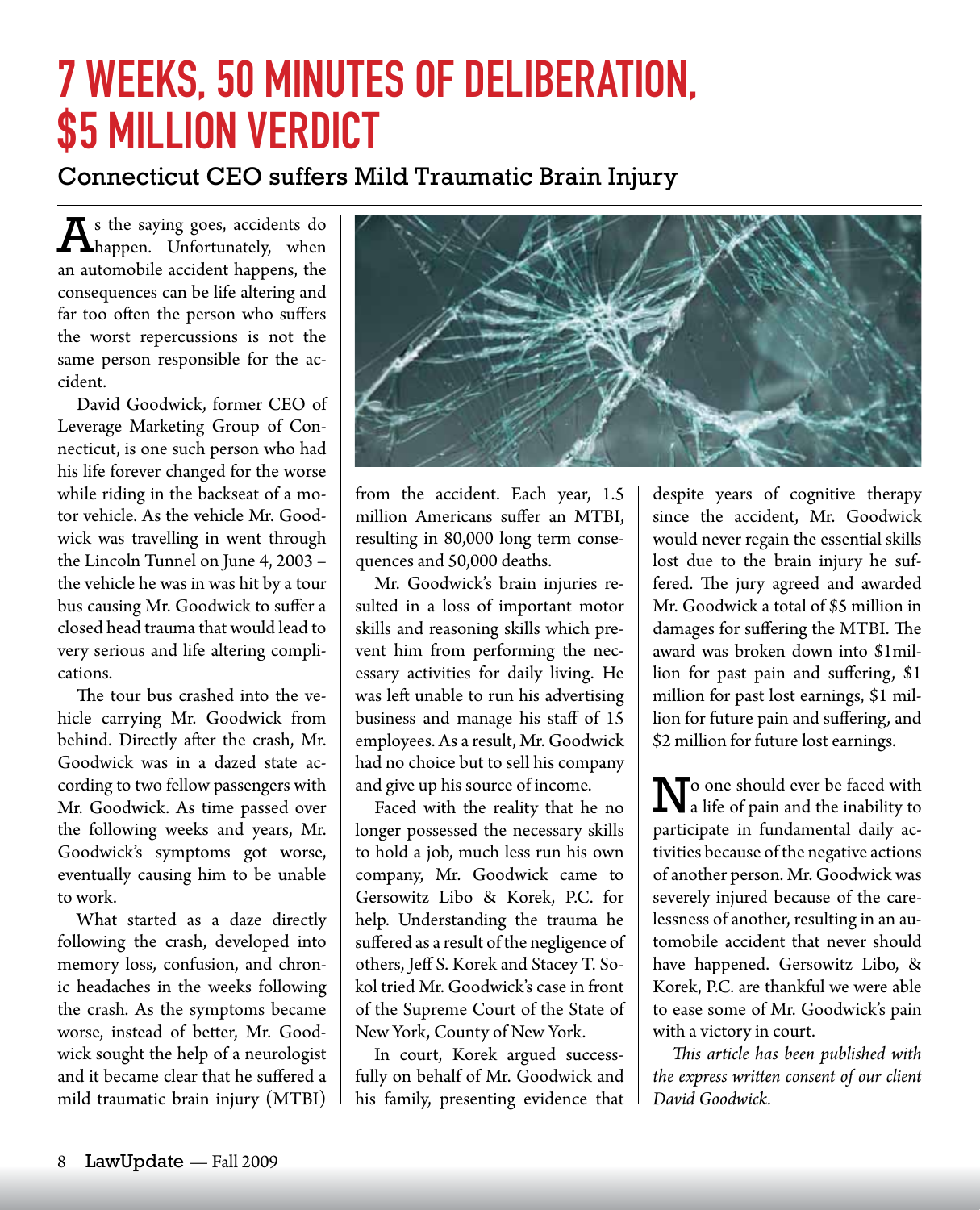# Our Winning Team

Edgar Daniels has been with Gersowitz Libo & Korek, P.C. for 2 years. As a legal assistant, he works closely with the attorneys and staff, assisting them on a variety of legal matters. Edgar grew up in New York and Puerto Rico and presently resides in Brooklyn. An avid runner, Edgar ran the New York City Marathon in November.

Brielle Goldfaden joined the firm in September 2009 as an Associate. Brielle is a graduate of Boston University and obtained her law degree from Seton Hall University School of Law in May of 2009. As an associate member of Seton Hall's Circuit Review Law Journal, she authored a comment which was selected for publication. In the spring of 2009, Brielle participated in a juvenile justice clinic where she represented underprivileged adolescents in over thirty court proceedings. Prior to earning her J.D., Brielle was a legal assistant at a plaintiff's personal injury firm and was an intern for the Honorable Judge Eugene

Codey, the Presiding Judge of the Superior Court of New Jersey, Civil Division.

Annette Berrios has beenwith Gersowitz Libo & Korek, P.C. for over twelve years. As a bilingual Legal Assistant and No-Fault Case Manager, Annette puts her Criminal Justice Degree to work for our clients as she opens the first round of investigation into every file. No question is too difficult or unimportant for Annette. She spends time talking to clients and answering their questions, both in person and over the phone. As the wife of a New York City Police Detective, Annette understands how important it is to fight for the underdog. Annette is always willing to go above and beyond to achieve the best results for our clients.

#### **Learn more at lawyertime.com**

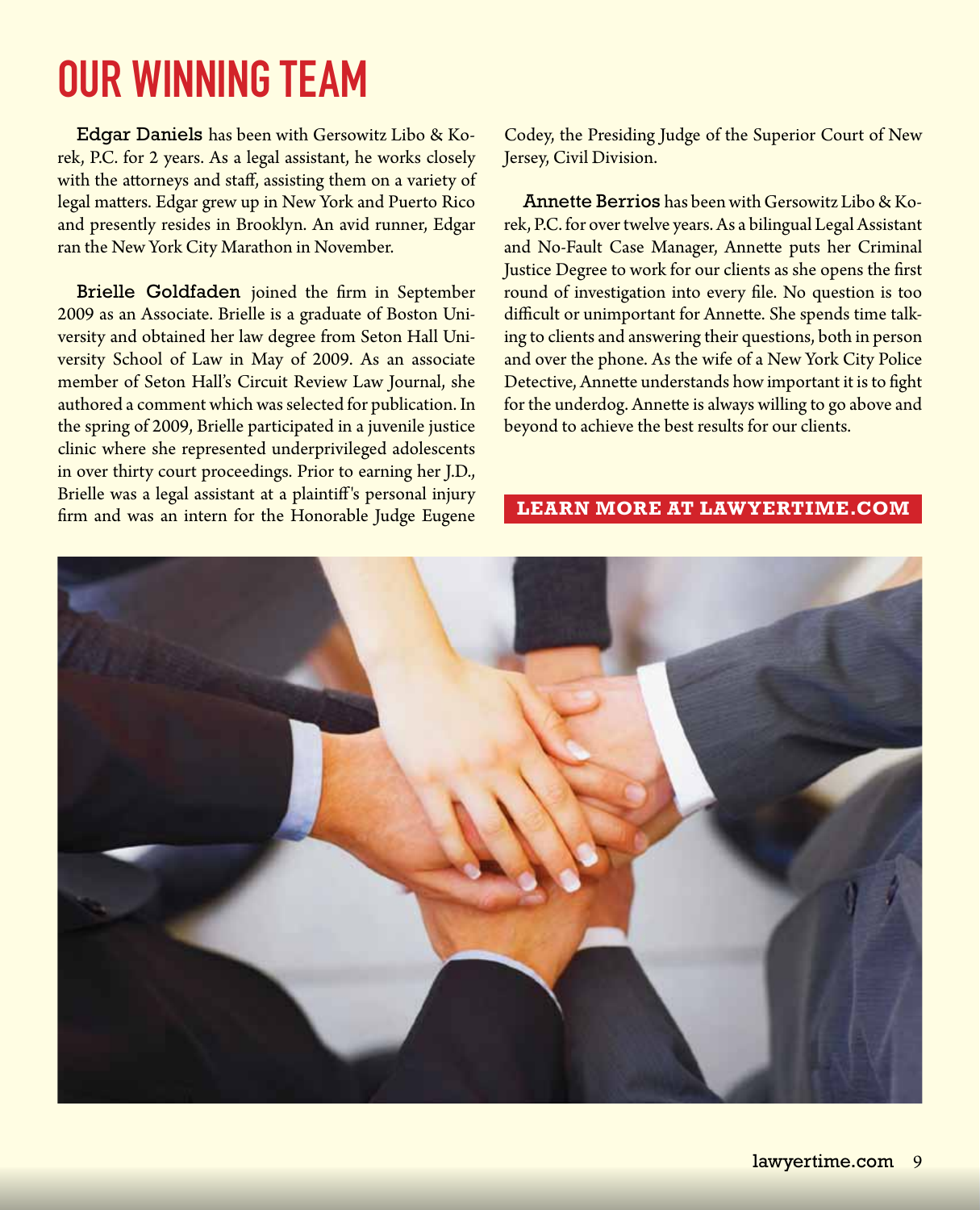# New York Magazine 2009

GLK's Michael Fruhling Recognized for Taking On an Exceptional Case

Michael A. Fruhling was featured in New York Magazine's 2009 Personal Injury Exceptional Case section this past June.

The case involved a 44 year old man with HIV/AIDS related dementia who was a resident of a long-term care facility. After receiving dialysis treatment at a nearby hospital, the man was transferred back to the long-term care facility and left at the front desk unattended. The man disappeared. He was found dead on a park bench a week later having died from exposure and complications associated with his illness.



Gersowitz Libo & Korek, P.C. commenced a lawsuit on behalf of the man's family in Bronx Supreme Court. After a three week trial, the case settled after closing arguments but before the case was sent to the jury. Additionally, as a result of the hard work of Michael A. Fruhling, the facility agreed to change its internal procedures so that a nurse's aide would accompany patients suffering from dementia on trips outside of the facility.

According to Michael A. Fruhling, "This case in particular was very rewarding, as we were not only able to make a difference for our client's family, but for other patients at the longterm care facility. As part of the settlement, the facility agreed to change its internal policies."

*Read the article online at http:// nymag.com/nymag/advertorial/personalinjury/57362/*

# GLK COMMUNITY OUTREACH

### Some of the organizations we are proud to be affiliated with:

American Jewish Congress Craig Lensch Scholarship Fund Southampton Hostpital The Gardiner Foundation Helen Keller Services for the Blind Immaculate Conception School Judges and Lawyers Breast Cancer Alert Hoops 4 Hope Make a Wish Foundation Memorial Sloan-Kettering Cancer Center

Maryhaven Center of Hope National Reye's Syndrome Foundation Autism Speaks Revlon Run/Walk Seeds of Peace Youth Center Southern Poverty Law Center Strang Cancer Prevention Center The NYC Chapter of Leukemia & Lymphoma Society WORC Geraldo Rivera Tennis Classic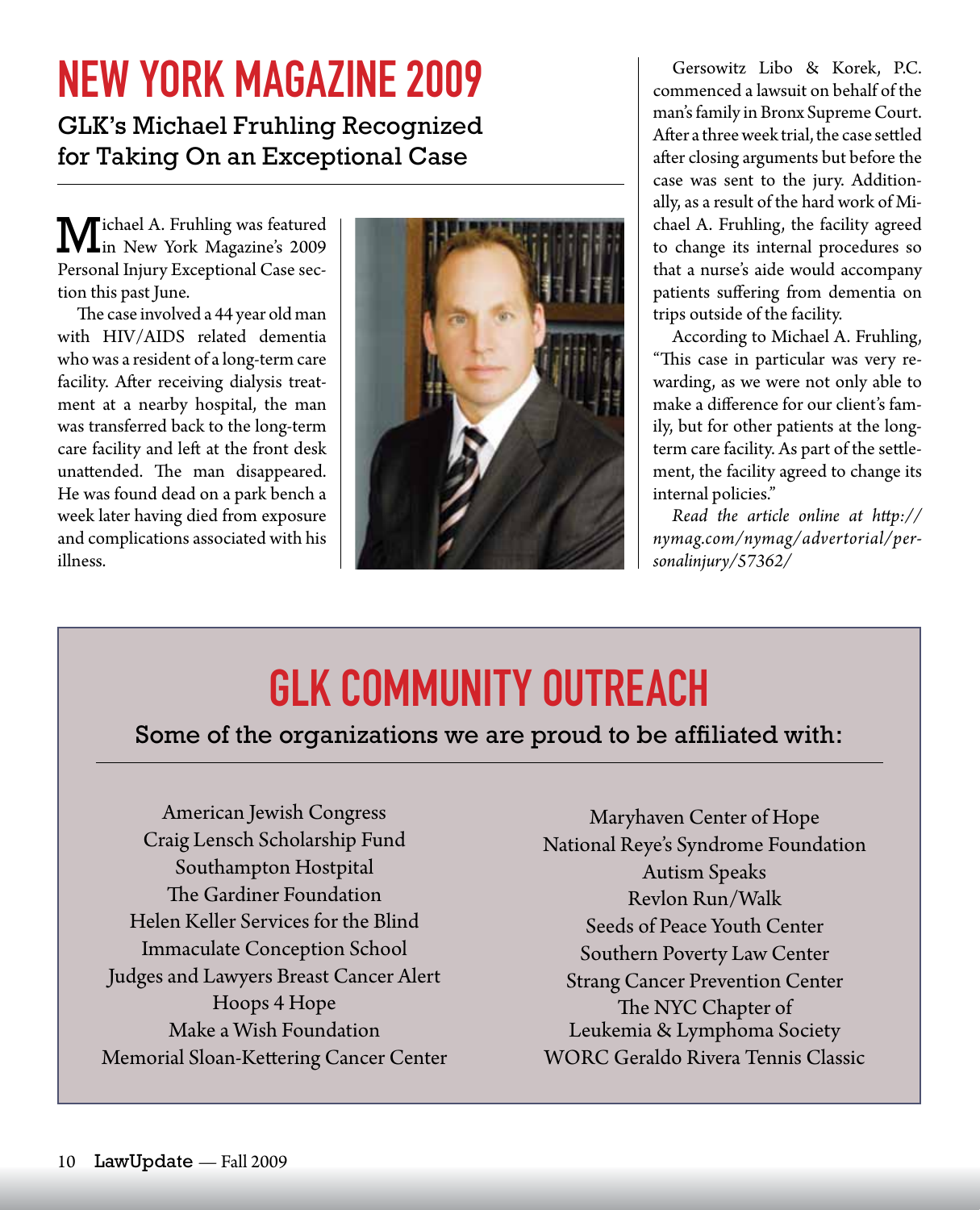# SETTLEMENTS & VERDICTS

Recent Wins from GLK

Motor Vehicle/Commericial Bus – A verdict in the amount of **\$5 million** was reached in New York County on behalf a 48 year old man who was a passenger in a motor vehicle which was rear ended by a commercial bus. As a result of the accident, our client suffered mild traumatic brain injury.

**Medical Malpractice/Failure to Diagnose** – A settlement during trial in the amount of **\$4.6 million** was reached in NewYorkCounty on behalf of a 31 year old man whose doctors failed to diagnose him with toxoplasmosis. As a result, our client suffered a recurrence of toxoplasmosis as well as seizures and speech and cognitive delays.

Medical Malpractice/Legionnaire's Disease — A settlement in the amount of **\$2.5 million** was achieved in New York County on behalf of the family of a 42 year old woman who died after having been exposed to Legionnaire's disease while seeking treatment at a hospital for an unrelated condition.

Motor Vehicle/Illegal U-Turn — A settlement in the amount of **\$1.2 million** was reached in Middlesex County, New Jersey on behalf of a 49 year old man who sustained injuries after his vehicle was struck by a commercial vehicle which made an illegal u-turn into his lane of travel. Our client suffered a right thigh bone fracture and a right hip fracture as a result of the accident. Our client underwent three surgeries related to these injuries.

**Train Accident** — A settlement during trial in the amount of **\$975,000** was reached in Queens County on behalf of a 55 year man who was hit by a train as he attempted to disembark. Plaintiff suffered a below the knee amputation of his right leg as a result of the occurrence.

**Medical Malpractice/Erbs Palsy**  $\rightarrow$  A settlement was reached in Kings County in the amount of **\$700,000** on behalf of an infant childwho sustained a right brachial plexus injury, also known as Erbs Palsy, during birth.



Motor Vehicle—A settlement in the amount of **\$362,500** was reached in Orange County on behalf of a 37 year old year old woman who was seriously injured in a motor vehicle accident after another vehicle crossed over a double yellow line and collided with our client's vehicle. Plaintiff suffered 5 fractured ribs, a hip fracture and a right collapsed lung as a result of the accident.

Motor Vehicle/Pedestrian Knockdown — A settlement in the amount of **\$330,000** was reached in New York County on behalf of an 84 year old pedestrian in a crosswalk who was struck by a motor vehicle which improperly made a left turn. The woman suffered a fractured ulna as a result of the accident and had to undergo surgery to repair injuries to her right elbow.

**Motor Vehicle/Commercial Vehicle** — A settlement in the amount of **\$200,000** was reached in Kings County on behalf of a 24 year old building manager who was struck by a commercial truck which ran through a red light. Our client suffered a fractured arm and a fractured jaw bone which required surgical placement of an implant.